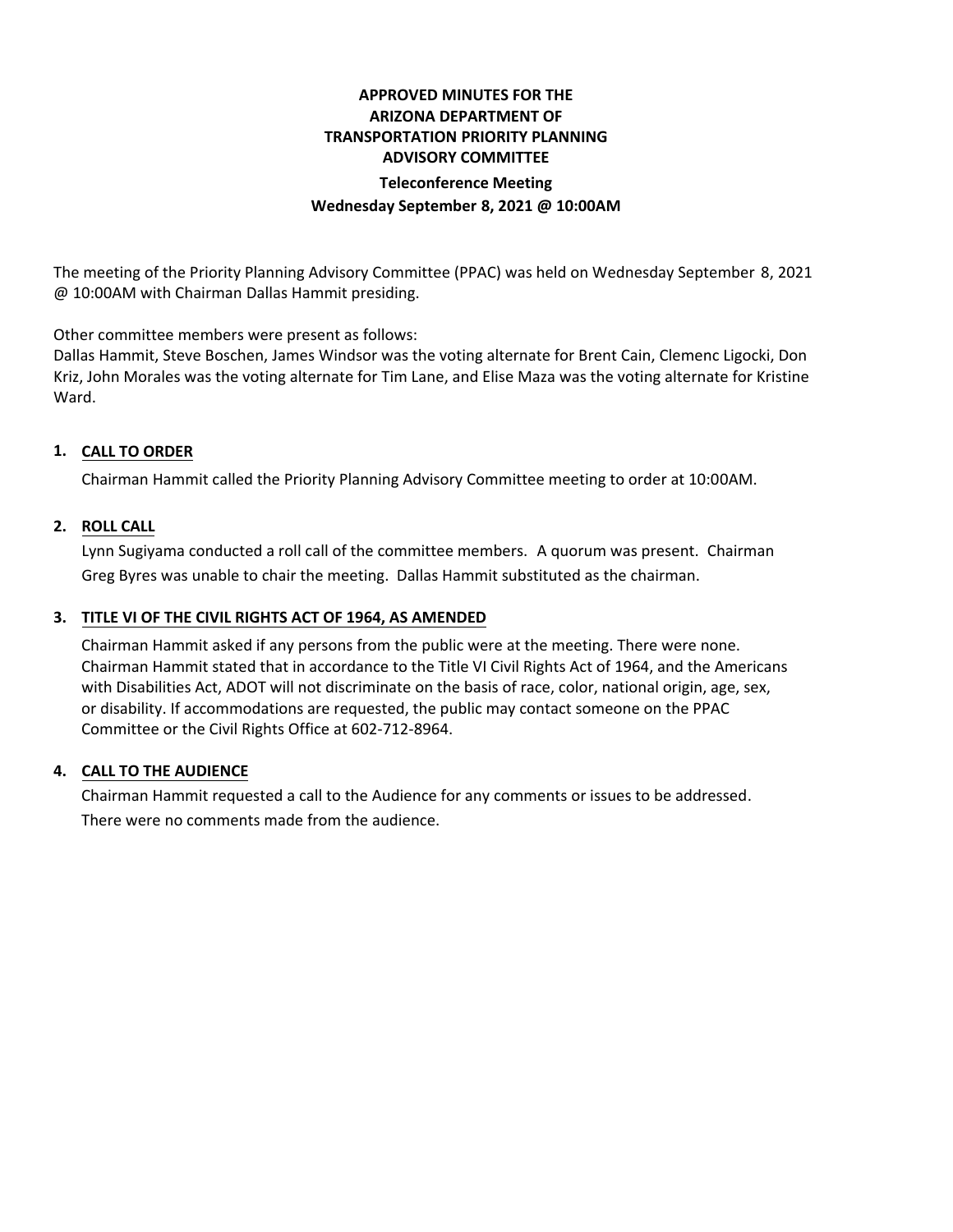### **2021-2025 TRANSPORTATION FACILITIES CONSTRUCTION: DISCUSSION AND POSSIBLE ACTION**

## **PPAC - NEW PROJECTS - DISCUSSION AND POSSIBLE ACTION**

| $5-1$ | Route & MP:                | <b>Various Routes</b>                              |
|-------|----------------------------|----------------------------------------------------|
|       | <b>Project Name:</b>       | Legislative Capital Outlay Appropriation           |
|       | Type of Work:              | Study, Scope, Design, & Construct Roadway Projects |
|       | County:                    | Statewide                                          |
|       | District:                  | Statewide                                          |
|       | Schedule:                  |                                                    |
|       | <b>Project:</b>            | Please See List                                    |
|       | <b>Project Manager:</b>    | Lisa Pounds                                        |
|       | <b>Program Amount:</b>     | \$0                                                |
|       | <b>New Program Amount:</b> | \$89,790,000                                       |
|       | <b>Requested Action:</b>   | Establish new projects.                            |

**Item 5-1 was presented by: Bret Anderson Chairman called for a motion to approve Item 5-1. Steve Boschen made the motion to approve. Clemenc Ligocki seconded the motion. Motion carried unanimously.**

**Additional data will be provided to define projects on the list. These projects will go to the PRB to be established.**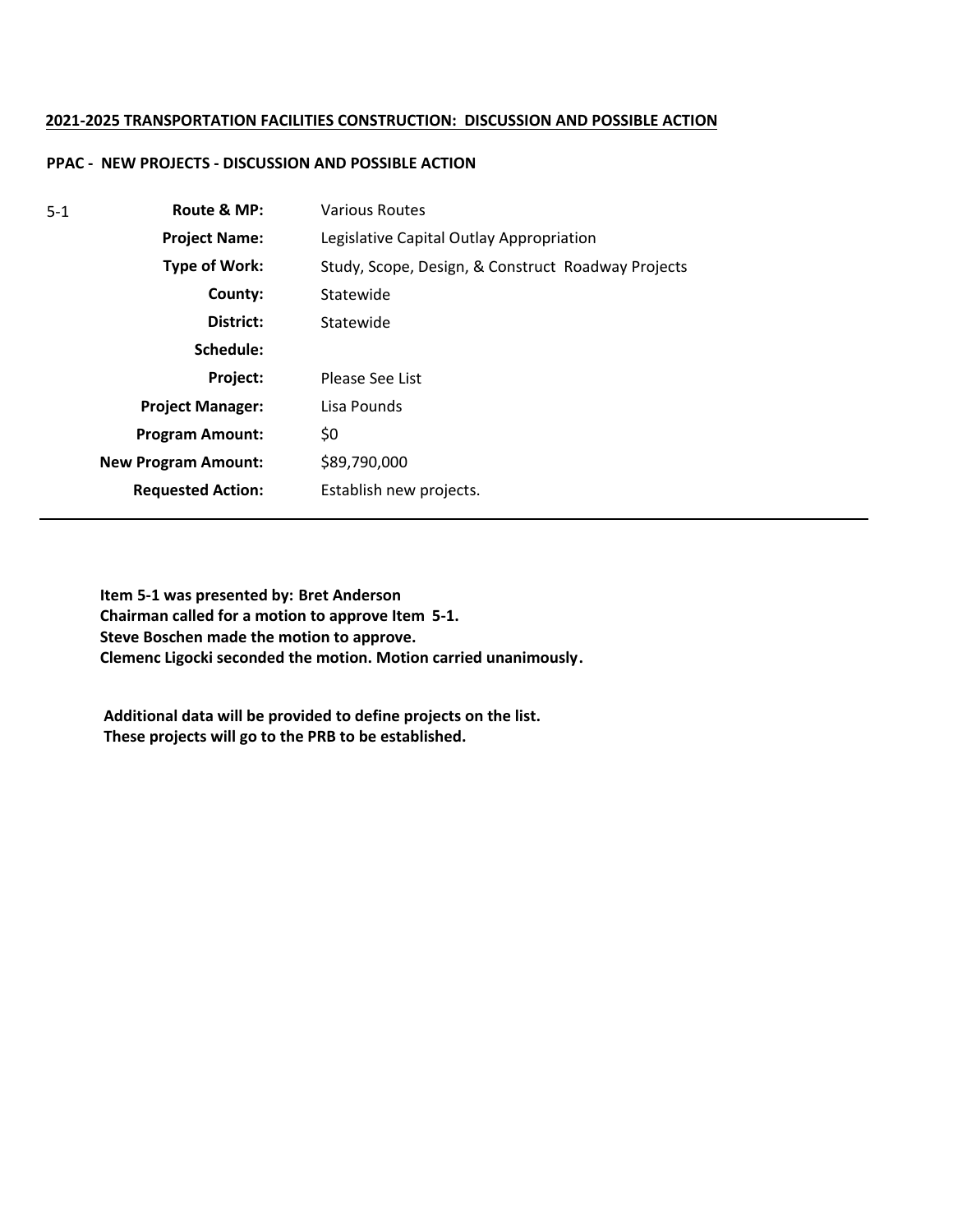#### **2021-2025 TRANSPORTATION FACILITIES CONSTRUCTION: DISCUSSION AND POSSIBLE ACTION**

### **PPAC - NEW PROJECTS - DISCUSSION AND POSSIBLE ACTION**

| $5 - 2$ | Route & MP:                | <b>Various Routes</b>                              |
|---------|----------------------------|----------------------------------------------------|
|         | <b>Project Name:</b>       | <b>Pavement Preservation Projects</b>              |
|         | <b>Type of Work:</b>       | Scope, Design, & Construct Minor Pavement Projects |
|         | County:                    | Statewide                                          |
|         | District:                  | Statewide                                          |
|         | Schedule:                  |                                                    |
|         | Project:                   | To Be Determined                                   |
|         | <b>Project Manager:</b>    | Lisa Pounds                                        |
|         | <b>Program Amount:</b>     | \$0                                                |
|         | <b>New Program Amount:</b> | \$90,000,000                                       |
|         | <b>Requested Action:</b>   | Establish new projects.                            |

**Item 5-2 was presented by: Bret Anderson Chairman called for a motion to approve Item 5-2. Steve Boschen made the motion to approve. Clemenc Ligocki seconded the motion. Motion carried unanimously.**

**Additional data may be provided. These projects will go to the PRB to be established.**